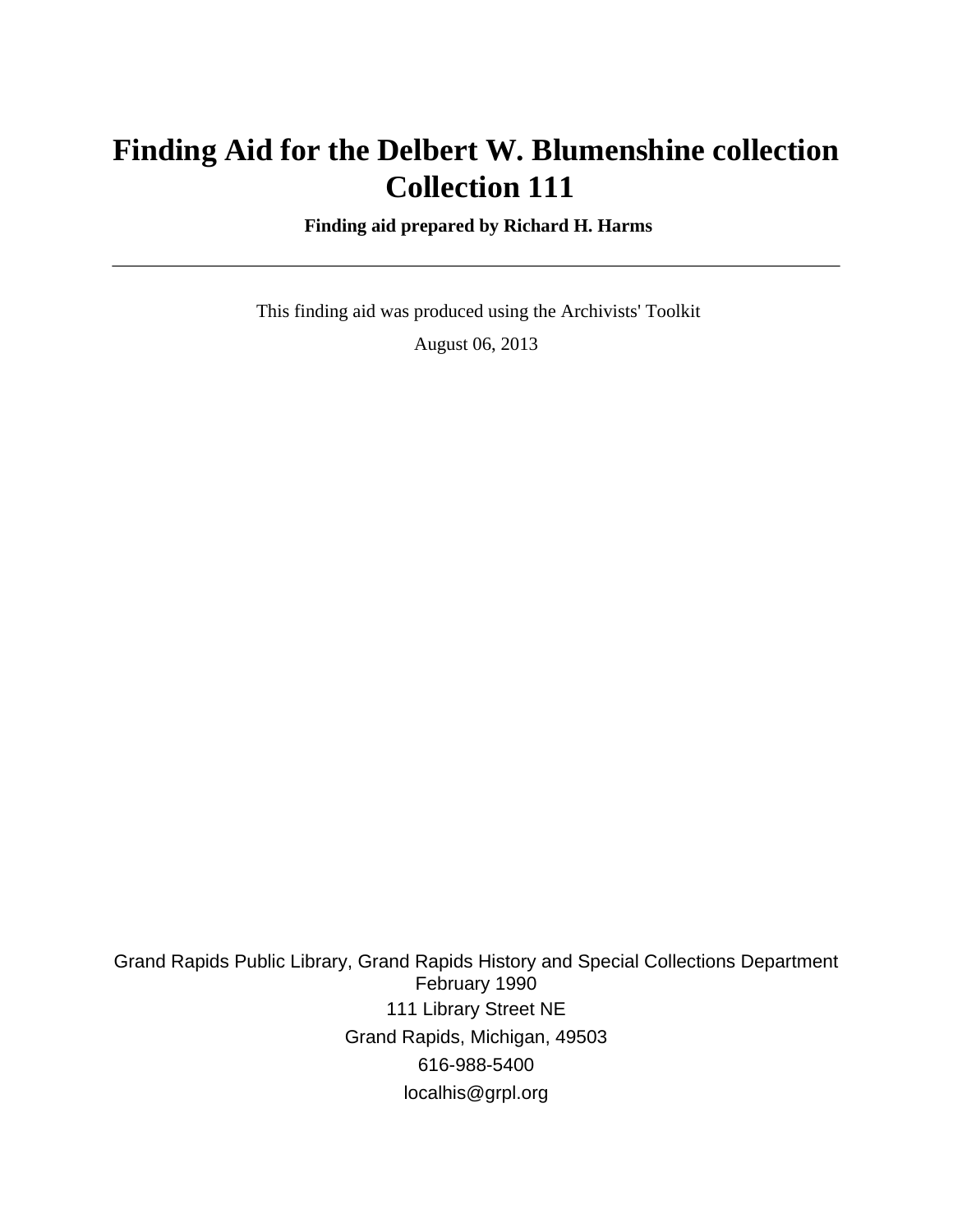# **Table of Contents**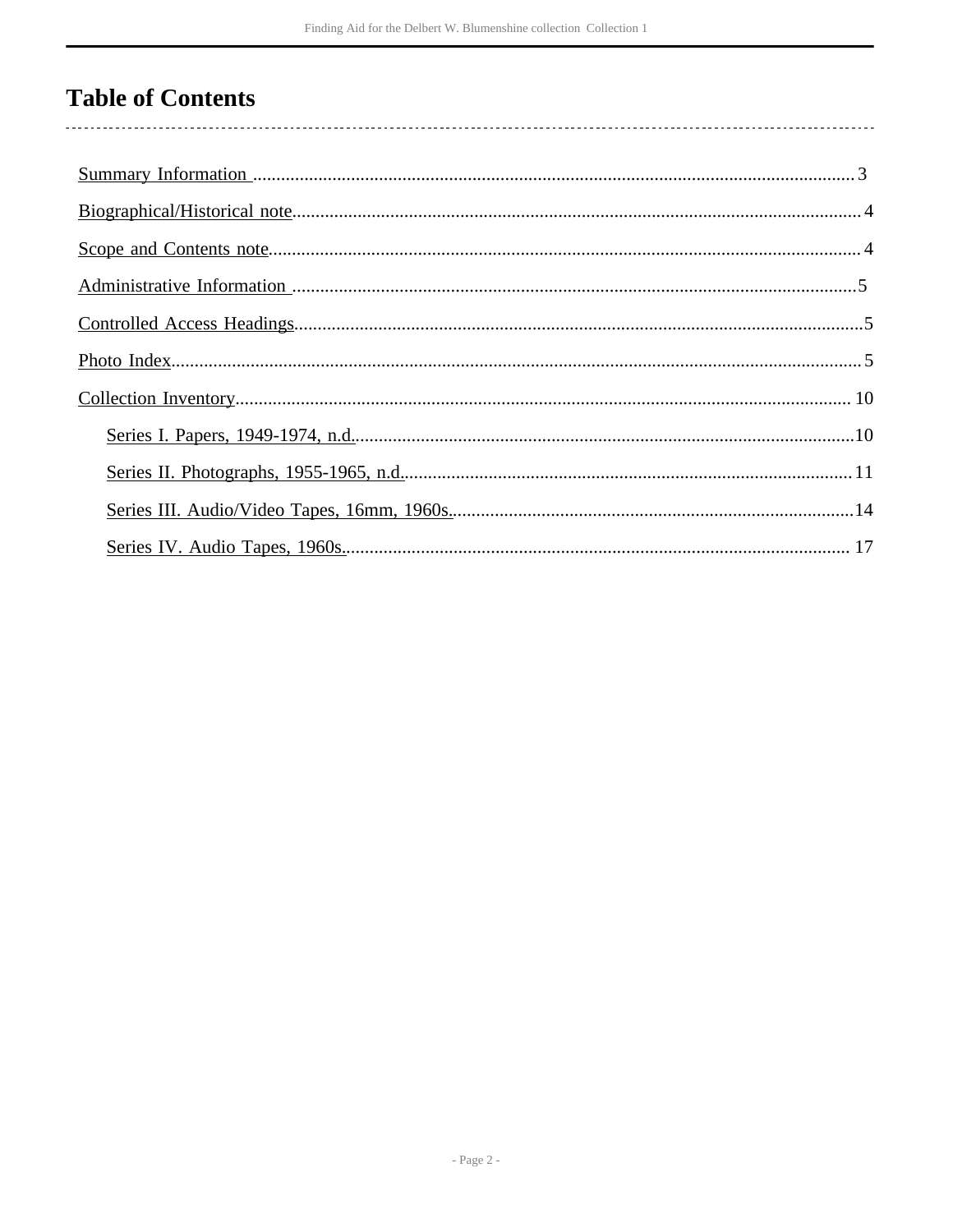# <span id="page-2-0"></span>**Summary Information**

| <b>Repository</b> | Grand Rapids Public Library, Grand Rapids History and Special<br><b>Collections Department</b>                                                                                                                                                                                                                                                                                                                                                                                                                                                                                                                                                                                                                                                                                                                                                  |
|-------------------|-------------------------------------------------------------------------------------------------------------------------------------------------------------------------------------------------------------------------------------------------------------------------------------------------------------------------------------------------------------------------------------------------------------------------------------------------------------------------------------------------------------------------------------------------------------------------------------------------------------------------------------------------------------------------------------------------------------------------------------------------------------------------------------------------------------------------------------------------|
| <b>Creator</b>    | Blumenshine, Delbert W, 1920-1978                                                                                                                                                                                                                                                                                                                                                                                                                                                                                                                                                                                                                                                                                                                                                                                                               |
| <b>Title</b>      | Delbert W. Blumenshine collection                                                                                                                                                                                                                                                                                                                                                                                                                                                                                                                                                                                                                                                                                                                                                                                                               |
| Date [inclusive]  | 1949-1975                                                                                                                                                                                                                                                                                                                                                                                                                                                                                                                                                                                                                                                                                                                                                                                                                                       |
| <b>Extent</b>     | 4.8 Linear feet Eight boxes                                                                                                                                                                                                                                                                                                                                                                                                                                                                                                                                                                                                                                                                                                                                                                                                                     |
| Language          | English                                                                                                                                                                                                                                                                                                                                                                                                                                                                                                                                                                                                                                                                                                                                                                                                                                         |
| <b>Abstract</b>   | Delbert W. Blumenshine (1920-1978) was a photojournalist and<br>investigative reporter who worked in Grand Rapids, Michigan for much<br>of his career. He worked for the Cedar Rapids Gazette (Iowa), WMT-<br>TV in Iowa, WOOD TV and radio (Grand Rapids, Michigan) and the<br>Michigan Department of Public Health. This collection includes his<br>papers from the WOOD AM FM TV news department, a copy of an early<br>autobiography, photos from his work in Cedar Rapids, Iowa and Grand<br>Rapids, Michigan, 16mm films from his work at WOOD-TV and sound<br>recordings of his interviews and productions. The topics covered include<br>political conventions, interviews, editorials, demonstrations, the ecology<br>and other news stories. The photographs include portraits of members of<br>the Kent County Sheriff's Department. |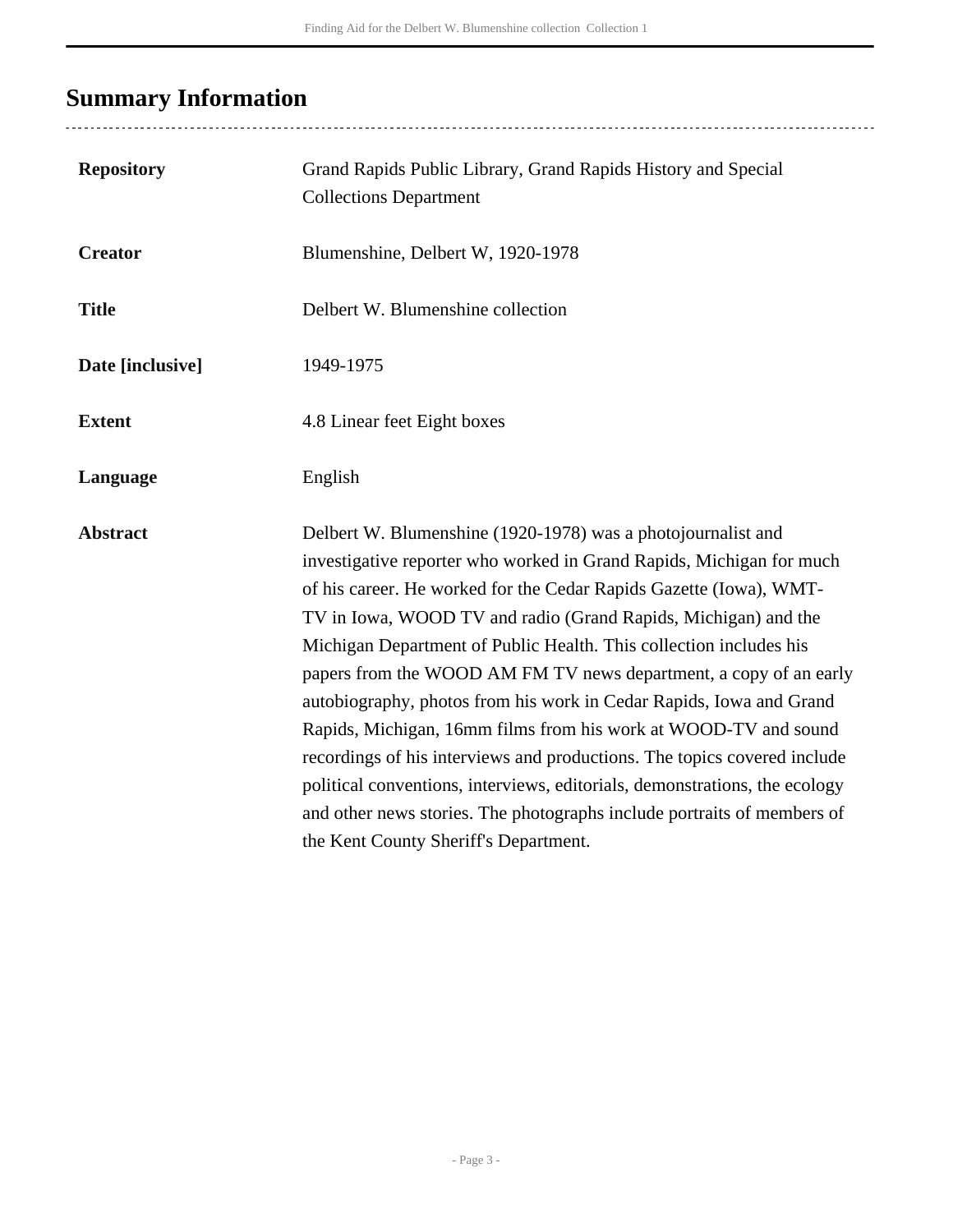## <span id="page-3-0"></span>**Biographical/Historical note**

A single amputee (left leg), Delbert W. Blumenshine (1920-1978) was an early photo journalist who during the 1950s moved from print media to electronic media and was an early investigative reporter for television. At the age of 19 Blumenshine went to work for the Cedar Rapids (IO.) Gazette as a reporter and photographer. He attended the University of Iowa, majoring in Communication Skills, but did not graduate. He taught photojournalism at Coe College for several years. He won several awards as a photographer and invented a flash gun for shooting action shots at Big Ten basketball games.

In 1955 he switched from print media to electronic media, going to work at WMT-TV, Cedar Rapids, IO. During his tenure at WMT it was recognized as the best television news operation in the nation by the National Television and Radio News Directors Association. Much of this success was due to the news department's leadership under Richard Cheveraton.

In 1957 Cheveraton and Blumenshine were hired by WOOD-AM FM TV in Grand Rapids, Michigan. Blumenshine was the chief photographer for WOOD and successively held positions as Managing Editor and State Capitol Bureau Chief. While at WOOD Blumenshine pioneered the use of hidden microphones and cameras while doing investigative reporting. His first such effort was documenting the condition of homeless men in Grand Rapids. The resultant film, "The Wasted World," won the George Foster Peabody Award for Best Investigative News Film Series.

Blumenshine left WOTV and WOOD radio in 1970 to become a motion picture producer for the Michigan Department of Public Health. In addition to numerous other duties, Blumenshine produced three movies for Public Health, including "The Two Foot World of Paul Jackson" dealing with vision problems, a film that won the Golden Eagle Award for Film Direction at the Cannes International Film Festival in 1973.

### <span id="page-3-1"></span>**Scope and Contents note**

The collection is divided into four series: Papers, Photographs, Video Films and Audio Tapes. The papers detail the WOOD-AM,FM,TV news department, including policies and procedures, a copy of an early Blumenshine autobiography, and biographical papers. The photos depict his work in Cedar Rapids, IO and Grand Rapids, MI and include sporting events, traffic accidents, portraits of people in the news, members of the Kent County Sheriff's Department, airplanes and events at the 1959 Allegan County Fair. The 16mm films are copies of his work at WOOD-TV news and films broadcast by the station during the early 1960s. The sound recordings are of his interviews with politicians in Lansing and productions. The topics covered include political conventions, interviews, editorials, demonstrations, the ecology and other news stories.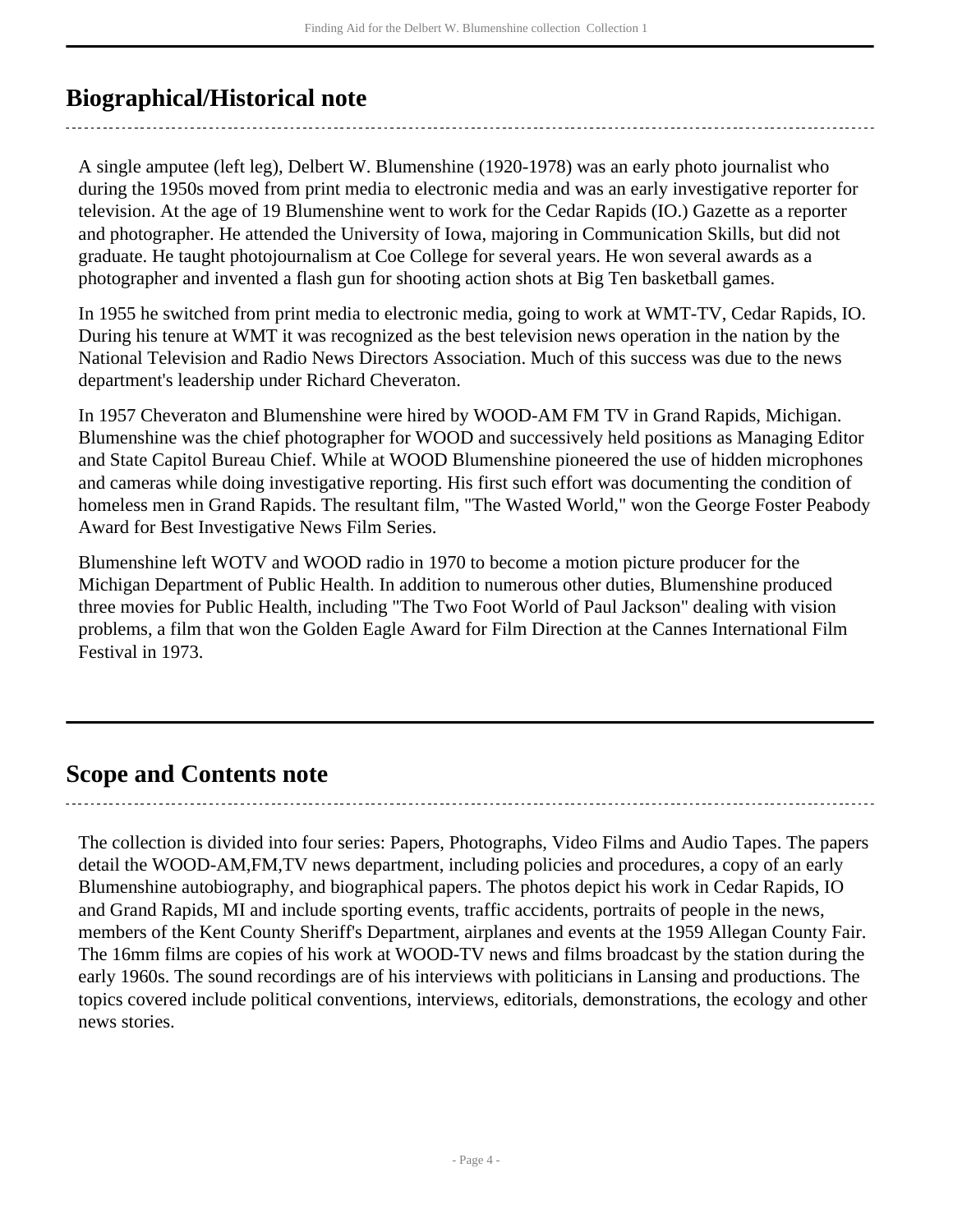## <span id="page-4-0"></span>**Administrative Information**

#### **Publication Information**

Grand Rapids Public Library, Grand Rapids History and Special Collections Department February 1990

#### **Immediate Source of Acquisition note**

Karen Blumenshine, accession number 1986.062

### <span id="page-4-1"></span>**Controlled Access Headings**

#### **Genre(s)**

- moving images
- photographs
- sound recordings

#### **Geographic Name(s)**

• Grand Rapids (Mich.) -- History

#### **Subject(s)**

- Broadcast journalism -- Michigan -- Grand Rapids
- Journalists -- Michigan -- Grand Rapids

### <span id="page-4-2"></span>**Photo Index**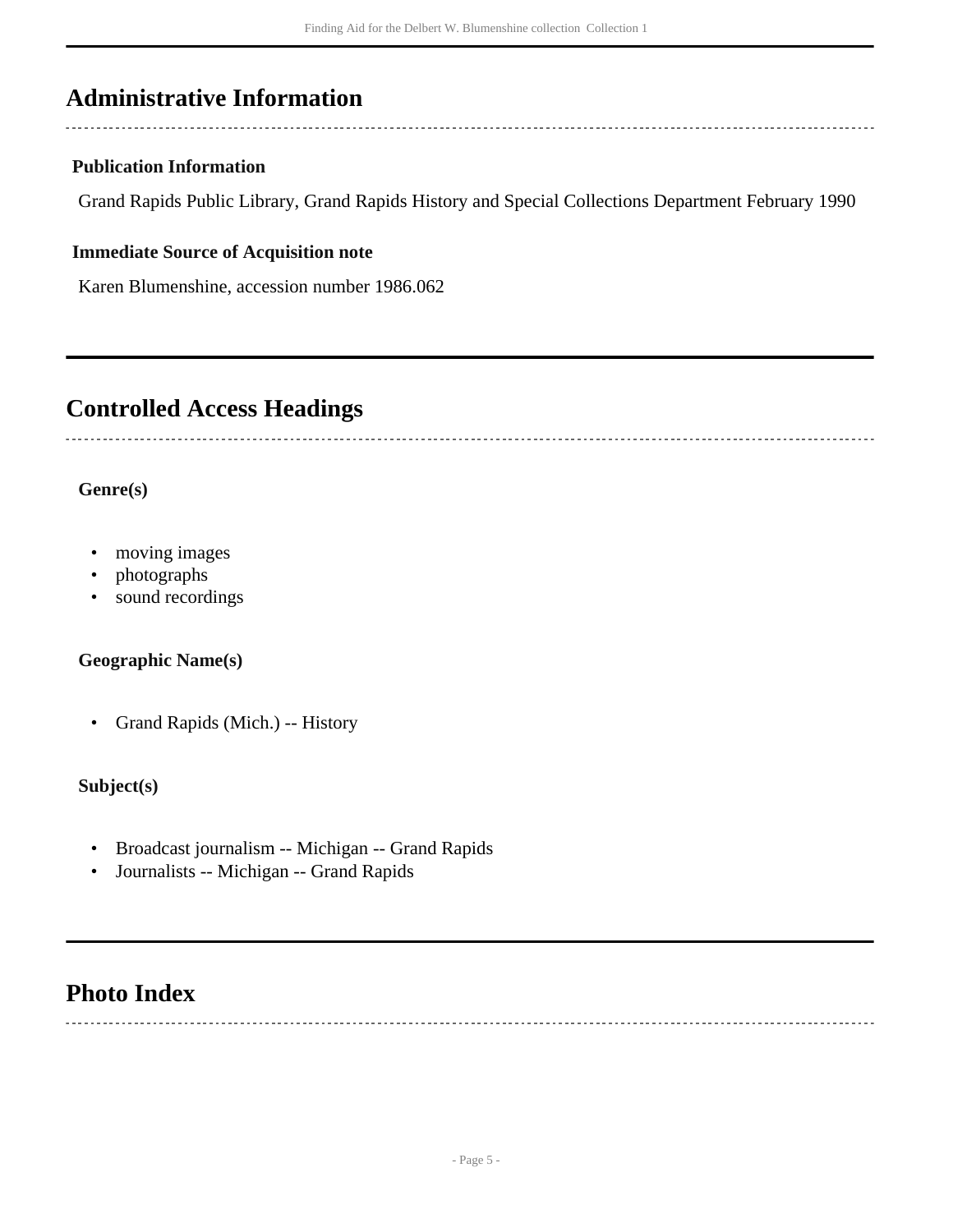- Acrobats b.2-f.2
- Airplanes b.2-f.1
- Airports b.2-f.17
- Allegan County Fair b.2-f.2
- American Businessmen's Club -b.2-f.3
- Atomic Explosion Test Site b.2-f.4
- Automobiles. Midget Racers b.2-f.5
- Basketball b.2-f.6
- Biplanes b.2-f.1
- Bombers (B-52) b.2-f.1
- Bridges b.2-f.21
- Cemeteries b.4
- Children b.2-f.7
- Chuting Stars b.2-f.8
- Clowns b.2-f.2
- Dancers b.2-f.2
- Daredevils b.2-f.2
- Desecrated Indian Cemetery b.4
- Explosions b.2-f.9
- Fires b.2-f.10
- Fishing b.2-f.11
- Flash gun b.2-f.12
- Football b.2-f.13
- Governor's Office -b.2-f.14
- Governor's Show b.2-f.15
- Handicapped people b.2-f.16
- Indian Trails Camp b.2-f.16
- Jet airplanes b.2-f.1
- Kalamazoo Airport b.2-f.17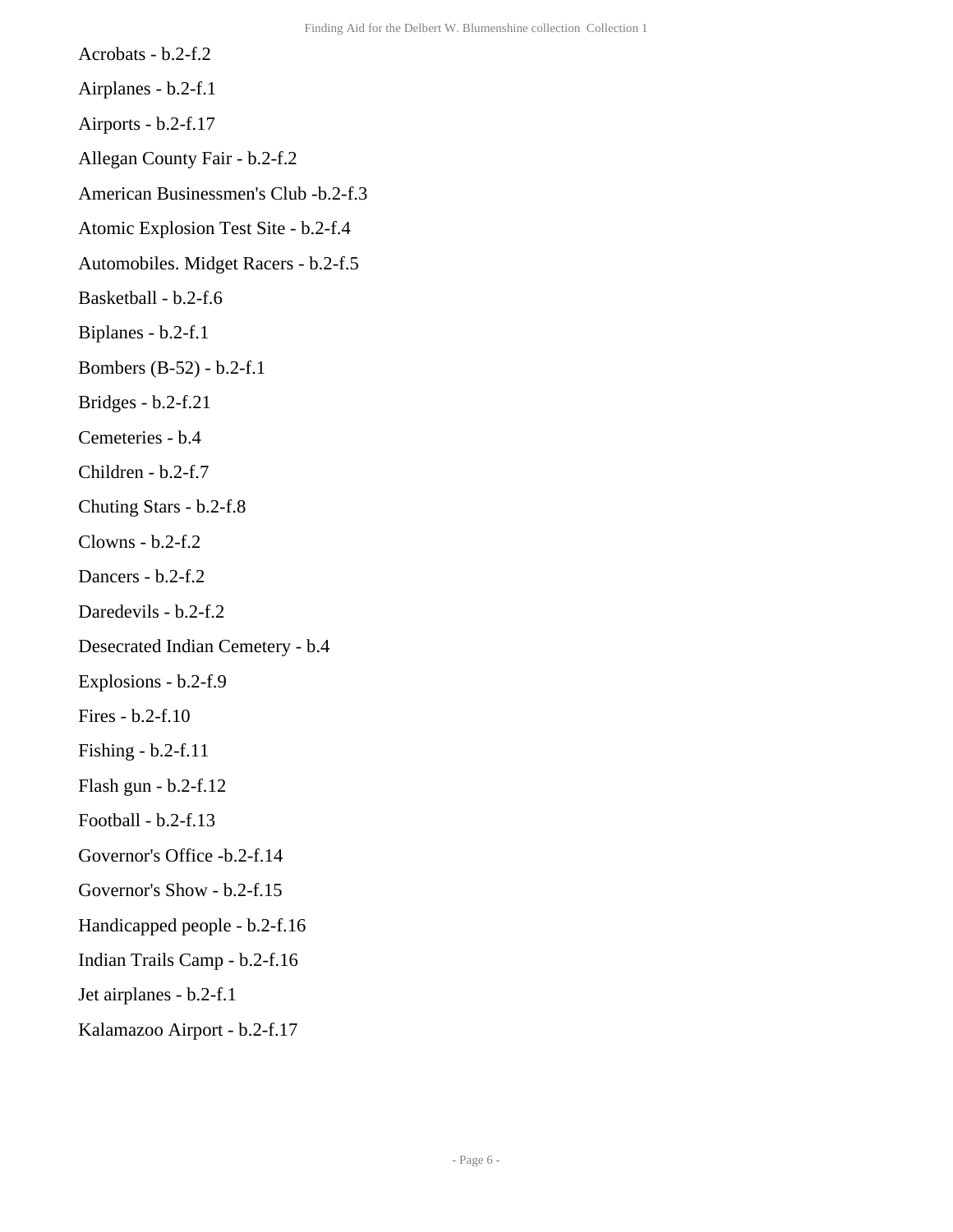- Kent County Sheriff's Department b.2-f.18
- Lear Siegler Inc. Interior b.2-f.19
- Leo and his Pioneers b.2-f.20
- Mackinac Bridge b.2-f.21
- Motorcycle racing (on ice) b.2-f.22
- Parachutists b.2-f.8
- People. Arntz, Walter b.2-f.18
- People. Barr, Bob b.2-f.15
- People. Barto, Bernard b.3-f.1
- People. Bigler, Marton b.2-f.18
- People. Blandford, Robert b.3-f.1
- People. Blumenshine, Delbert W. b.2-f.15, b.3-f.2
- People. Brand, Barry b.2-f.15
- People. Chapman, Victor b.3-f.1
- People. Cheveraton, Richard E. b.3-f.1, b.3-f.8
- People. Davis, Stan b.3-f.1
- People. Debbie and the Diplomats b.2-f.2
- People. Delano, Robert b.3-f.1
- People. Durfey, Clare b.2-f.18
- People. Durfey, Marie b.2-f.18
- People. Elkins sisters b.2-f.2
- People. Fahling, Carolyn b.2-f.18
- People. Fallon, Tom b.2-f.15
- People. Gillmore, James Jr. b.3-f.1
- People. Gulter, Mr. b.3-f.1
- People. Hank the Clown b.2-f.2
- People. Hefferon, Philip b.2-f.18
- People. Helsel, Philip b.2-f.18
- People. Hiaeshutter, James b.2-f.18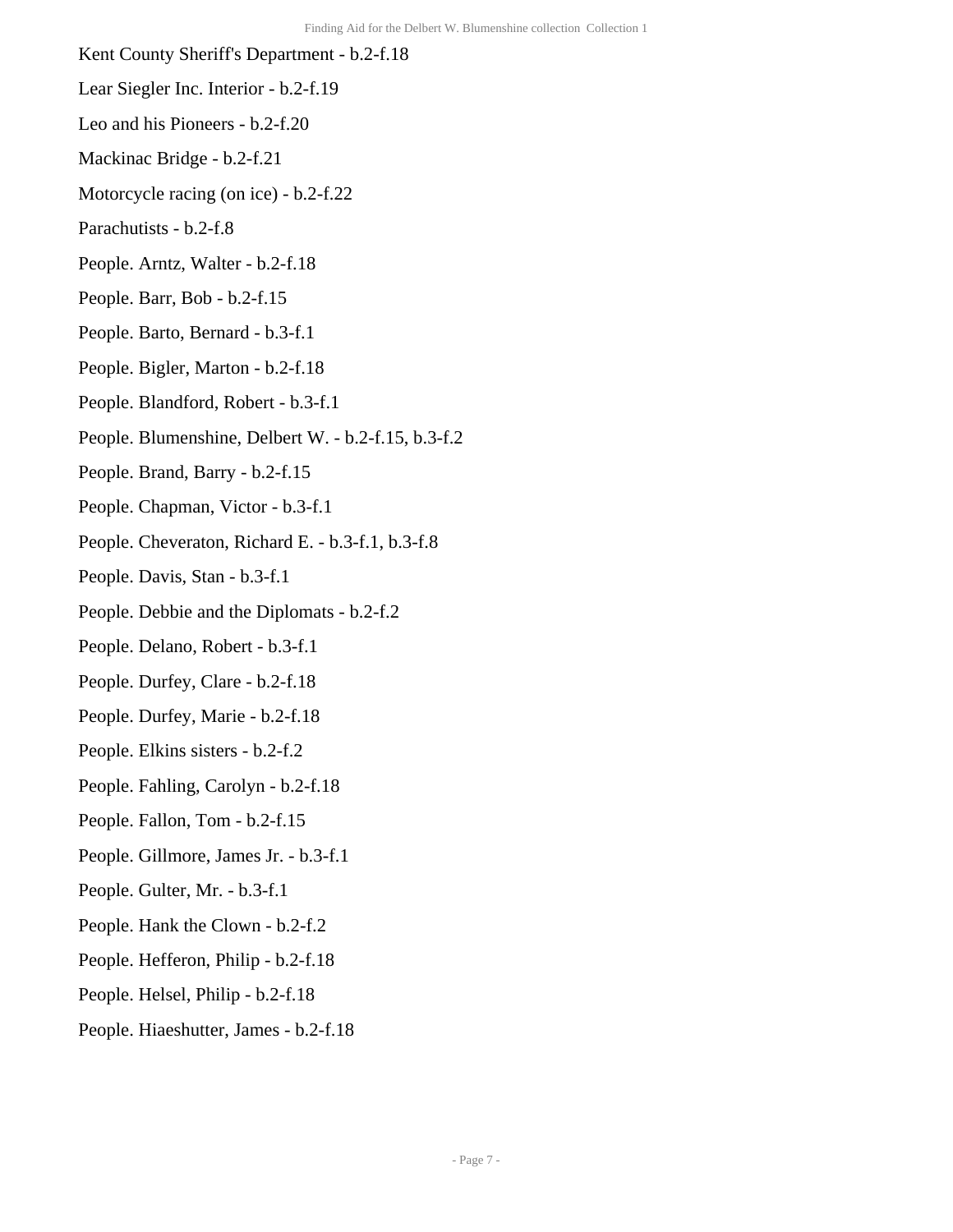- People. Higley, Robert b.2-f.18
- People. Hill, Robert b.2-f.18
- People. Homer and Jethro b.2-f.2
- People. Hotchkiss, George b.2-f.18
- People. Johnson, Carol b.2-f.18
- People. Keselring, Leslie b.2-f.18
- People. Ketchel, Arthur b.2-f.18
- People. Lanson, Snooky b.2-f.2
- People. Lemmen, Jack b.2-f.18
- People. Ley, Arnold b.3-f.1
- People. Logan, Leonard b.2-f.18
- People. Luther, Edwin b.2-f.18
- People. MacMillan, Harold b.3-f.1
- People. Manhattan Rockets b.2-f.2
- People. McArthur, Charles b.2-f.18
- People. Moore, David William b.3-f.1
- People. Mueller, Frederick Henry b.3-f.1
- People. Neeley, Horace b.2-f.18
- People. Neinhuis, Roger b.2-f.18
- People. Noordyke, Herbert b.2-f.18
- People. Porter, Donald J. b.3-f.1
- People. Price, David b.2-f.18
- People. Quinn, Carmel b.2-f.2
- People. Ray, Roger b.2-f.2
- People. Renis, Al b.2-f.18
- People. Reynhout, William b.2-f.18
- People. Roberts, Eli b.2-f.18
- People. Romney, George b.3-f.1
- People. Romney, Lenore Lafount b.3-f.1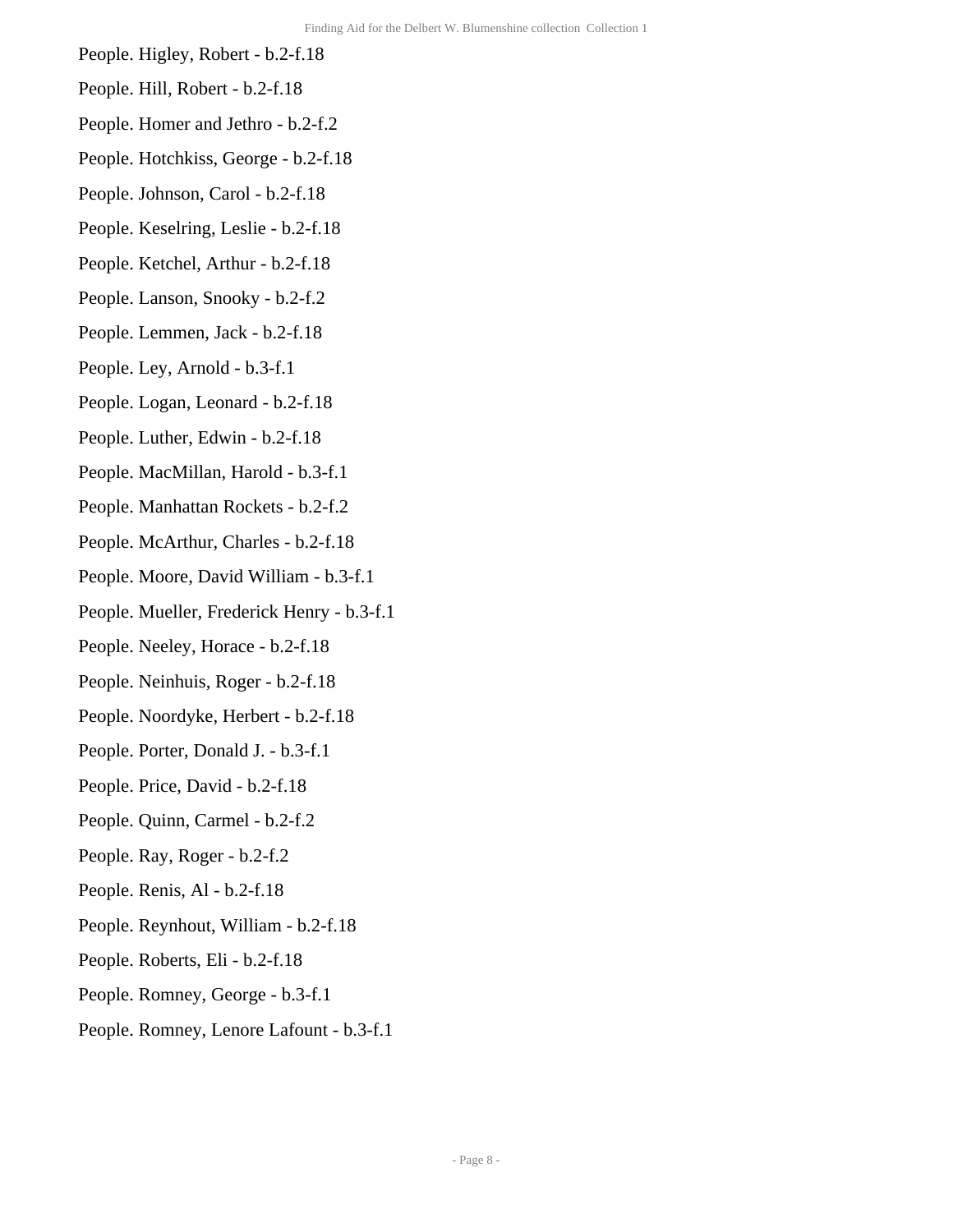- People. Rudy, Ernie b.2-f.2
- People. Ryan, Jack b.2-f.18
- People. Rypstra, Alfred H. b.3-f.1
- People. Sack, Florence b.2-f.18
- People. Sarnoff, David b.3-f.1
- People. Siedman, L. William b.3-f.1 [sic, William L. Seidman, 7/222/2004]
- People. Sluiter, Arnie b.2-f.18
- People. Snyder, Robert b.2-f.18
- People. Stafford, Thomas b.3-f.1
- People. Swainson, John B. b.2-f.15, b.3-f.1
- People. Tanner, Robert b.2-f.18
- People. TenBrink, William b.2-f.18
- People. Thomas, Danny b.3-f.3
- People. Toohey, James b.2-f.18
- People. Tucker family b.2-f.2
- People. Van Narden, Leona b.2-f.18
- People. VanderKodde, James b.2-f.18
- People. Walsh, Joseph M. b.3-f.1
- People. Watrous, Richard b.2-f.18
- Political Conventions b.3-f.5
- Singers b.2-f.2, b.2-f.20
- Svenson's Thrillcade b.2-f.2
- Traffic accidents b.3-f.6
- WOTV News Department b.3-f.8
- Waters Building b.3-f.7
- Your Show of Shows b.2-f.2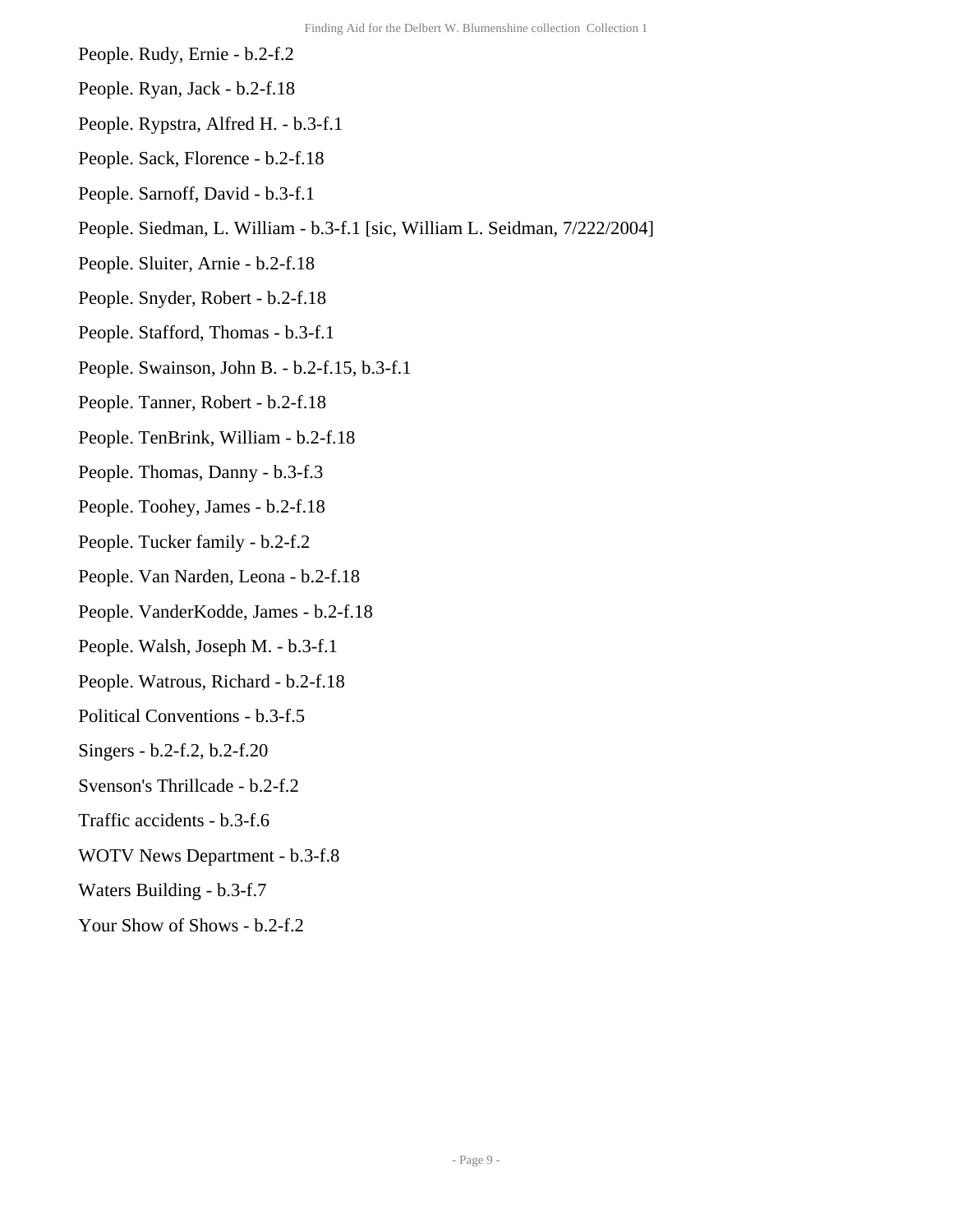# <span id="page-9-0"></span>**Collection Inventory**

<span id="page-9-1"></span>**Series I. Papers, 1949-1974, n.d.** 

#### **Personal**

|                                                                  | <b>Box</b>   | <b>Folder</b>  |
|------------------------------------------------------------------|--------------|----------------|
| Blumenshine Biographical, 1955-1975                              | $\mathbf{1}$ | $\mathbf{1}$   |
| Sightly Out of Focus, 1949                                       | $\mathbf{1}$ | $\overline{2}$ |
| Greater Grand Rapids Employ the Handicapped Committee, 1961-1964 | $\mathbf{1}$ | 3              |
| Two Foot World of Paul Jackson, 1971                             | $\mathbf{1}$ | $\overline{4}$ |
| WOOD-AM,FM,TV (WOTV)                                             |              |                |
|                                                                  | <b>Box</b>   | <b>Folder</b>  |
| Biographical Sheets (staff), ca.1960                             | $\mathbf{1}$ | 5              |
| A Bum's Story, 1960                                              | $\mathbf{1}$ | 6              |
| Fifteen with Father: Education in Grand Rapids, 1959             | $\mathbf{1}$ | $\overline{7}$ |
| Correspondence, 1959-1964                                        | $\mathbf{1}$ | 8              |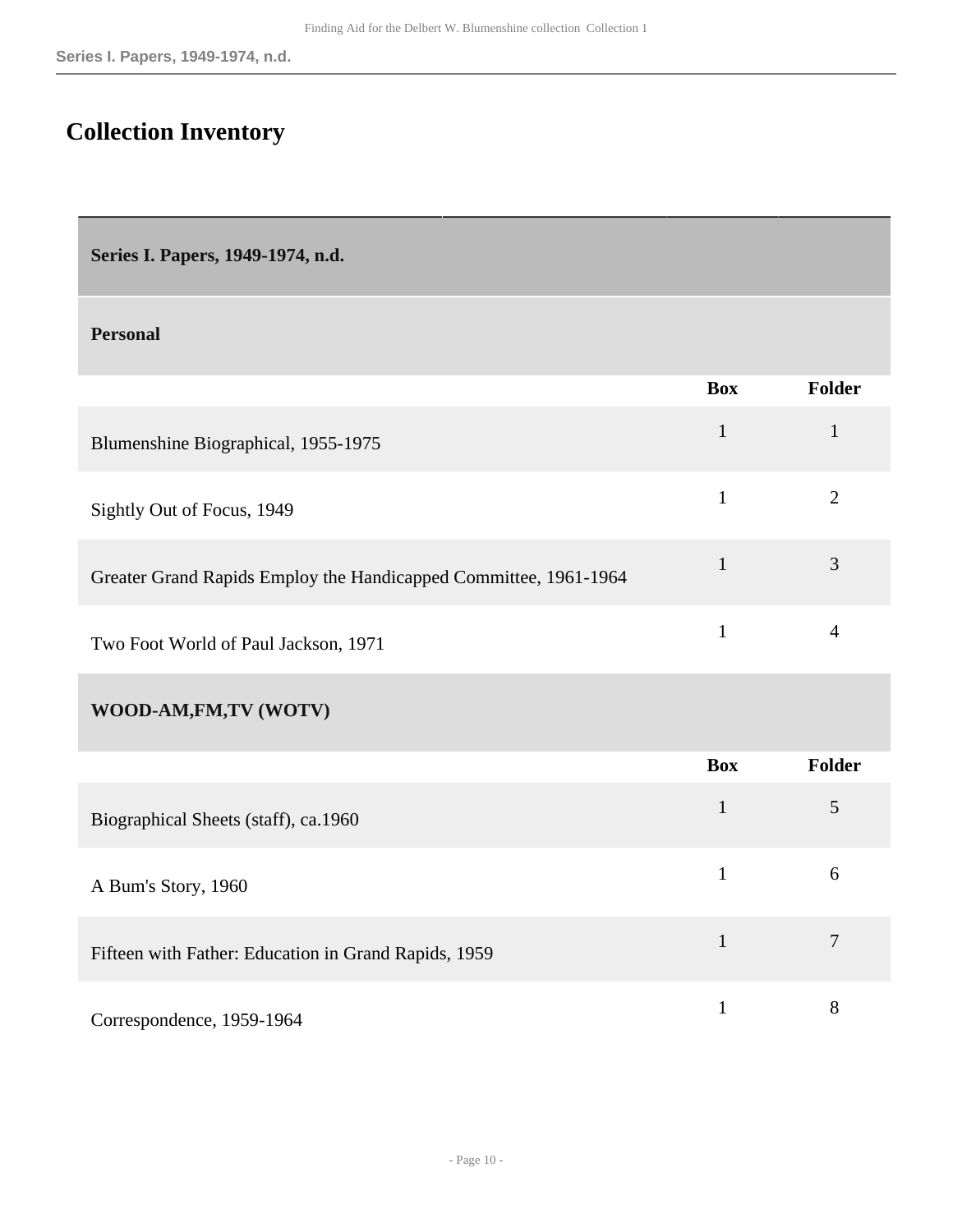<span id="page-10-0"></span>

| Governor's Show, 1962                   | $\mathbf{1}$   | 9            |
|-----------------------------------------|----------------|--------------|
| Judge Blett, 1963                       | $\mathbf{1}$   | 10           |
| Mackinac Bridge, 1958                   | $\mathbf{1}$   | 11           |
| Manual of Operations, n.d.              | $\mathbf{1}$   | 12           |
| News Department Memos, 1962-1964        | $\mathbf{1}$   | 13           |
| News Department Policies, n.d.          | $\mathbf{1}$   | 14           |
| News scripts, 1962                      | $\mathbf{1}$   | 15           |
| Radio Leads, 1962-1963                  | $\mathbf{1}$   | 16           |
| Romney Tour, 1964                       | $\mathbf{1}$   | 17           |
| Weather Log, 1961-1963                  | $\mathbf{1}$   | 18           |
| Series II. Photographs, 1955-1965, n.d. |                |              |
|                                         | <b>Box</b>     | Folder       |
| Airplanes, 1956, n.d.                   | $\overline{2}$ | $\mathbf{1}$ |
| Allegan County Fair, 1959               | $\sqrt{2}$     | $\sqrt{2}$   |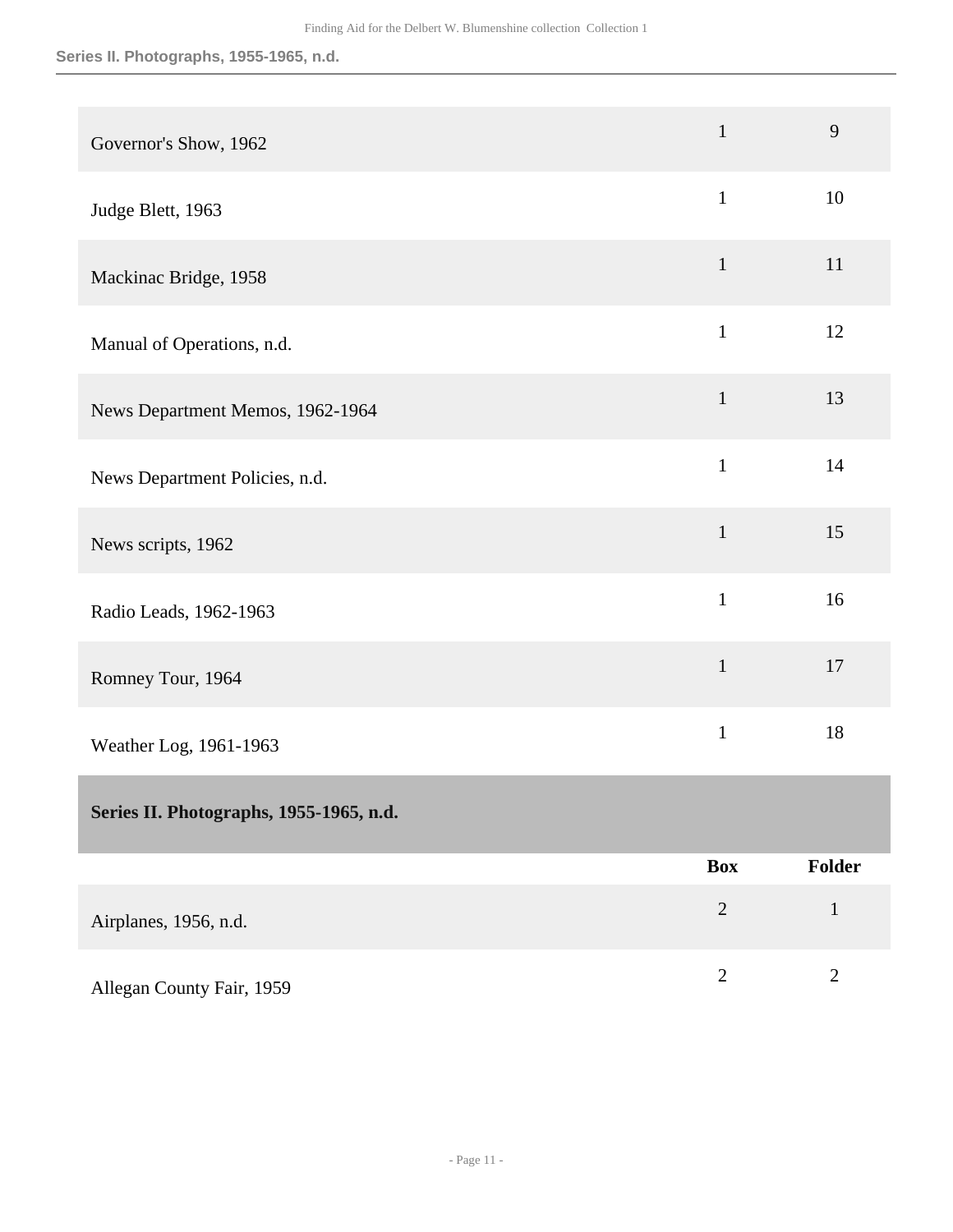#### **Series II. Photographs, 1955-1965, n.d.**

| American Businessmen's Club, 1960s  | $\overline{2}$ | $\mathfrak{Z}$ |
|-------------------------------------|----------------|----------------|
| Atomic Explosion Test Site, ca.1956 | $\overline{2}$ | $\overline{4}$ |
| Automobiles. Midget Racers, ca.1955 | $\sqrt{2}$     | 5              |
| Basketball, 1950s                   | $\overline{2}$ | $\sqrt{6}$     |
| Children, n.                        | $\overline{2}$ | $\overline{7}$ |
| Chuting Stars, 1962                 | $\overline{2}$ | $8\,$          |
| Explosions, 1960s                   | $\overline{2}$ | 9              |
| Fires, 1960s                        | $\overline{2}$ | 10             |
| Fishing, n.d.                       | $\overline{2}$ | $11\,$         |
| Flash gun, c.1956                   | $\overline{2}$ | 12             |
| Football, 1950s                     | $\mathbf{2}$   | 13             |
| Governor's Office, ca.1962          | $\sqrt{2}$     | 14             |
| Governor's Show, 1962               | $\sqrt{2}$     | 15             |
| Indian Trails Camp, 1957#59         | $\mathbf{2}$   | 16             |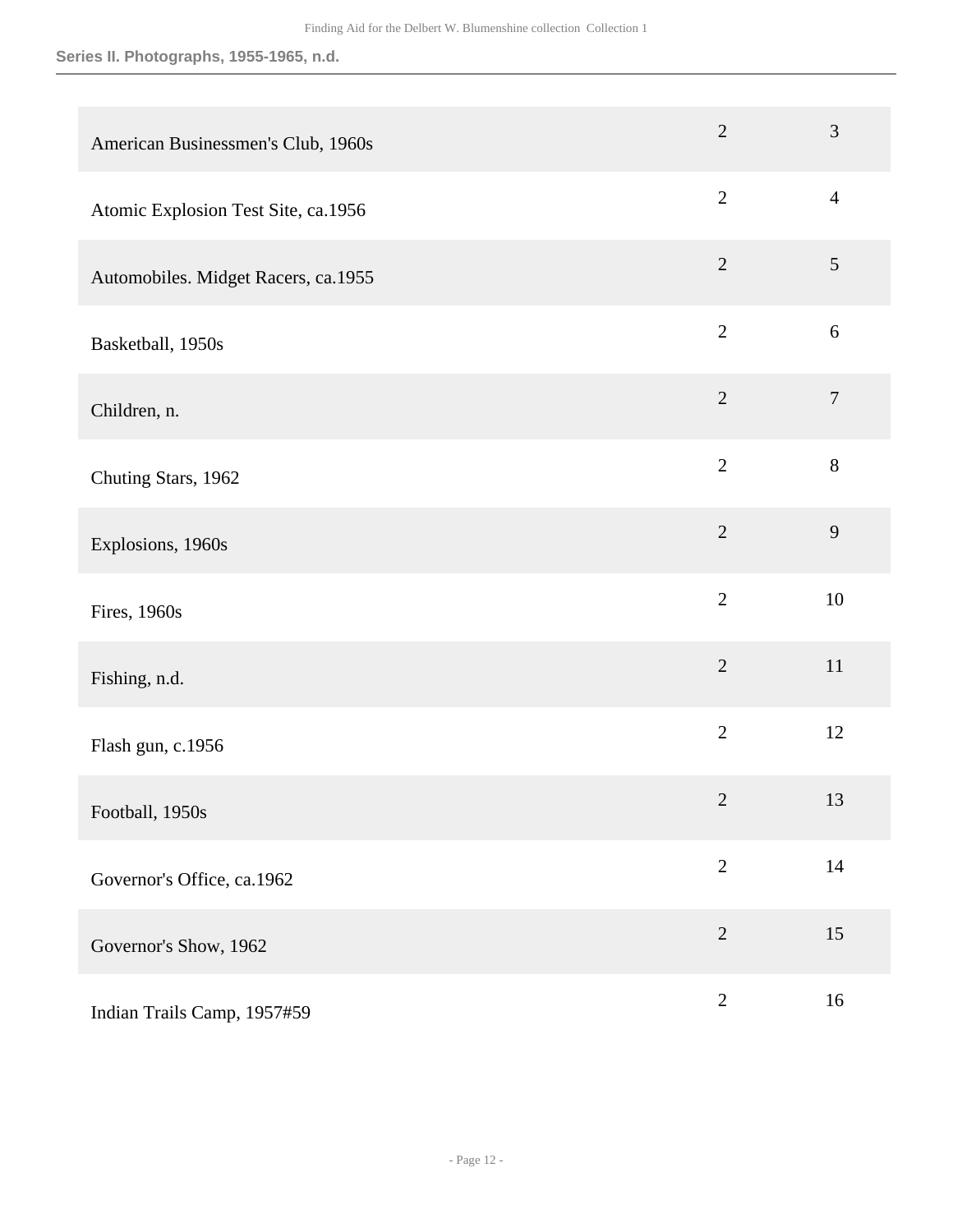#### **Series II. Photographs, 1955-1965, n.d.**

| Kalamazoo Airport, 1960s                  | $\overline{2}$ | 17             |
|-------------------------------------------|----------------|----------------|
| Kent County Sheriff's Department, ca.1965 | $\overline{2}$ | 18             |
| Lear Siegler Inc. Interior, ca.1965       | $\overline{2}$ | 19             |
| Leo and his Pioneers, 1950s               | $\overline{2}$ | 20             |
| Mackinac Bridge, 1957                     | $\overline{2}$ | 21             |
| Motorcycle racing (on ice), ca. 1962      | $\overline{2}$ | 22             |
| People. Identified, 1960s                 | 3              | $\mathbf{1}$   |
| People. Blumenshine, Delbert W.           | 3              | $\overline{2}$ |
| People. Thomas, Danny                     | 3              | 3              |
| People. Unidentified                      | 3              | $\overline{4}$ |
| Political Conventions, ca.1960            | 3              | 5              |
| Traffic accidents, ca.1955                | 3              | 6              |
| Waters Building, n.d.                     | 3              | $\tau$         |
| WOTV News Department, ca.1962             | 3              | 8              |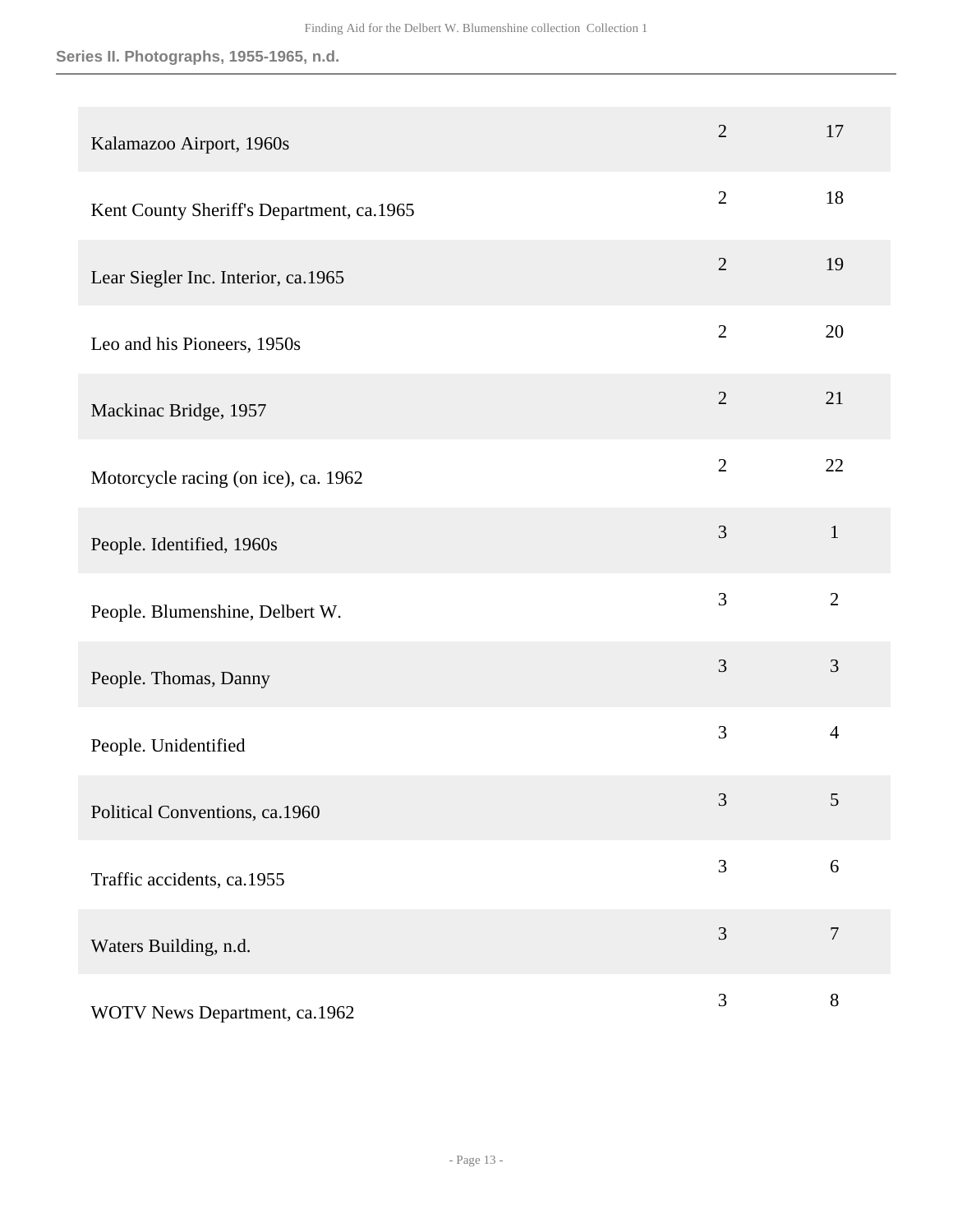**Series III. Audio/Video Tapes, 16mm, 1960s.**

<span id="page-13-0"></span>

|                                                                 |                | <b>Box</b>     |
|-----------------------------------------------------------------|----------------|----------------|
| Desecrated Indian Cemetery, 1960s                               |                | $\overline{4}$ |
| Series III. Audio/Video Tapes, 16mm, 1960s.                     |                |                |
|                                                                 | <b>Box</b>     | <b>Reel</b>    |
| Funeral at St. Thomas Church (silent, negative)                 | 5              | $\mathbf{1}$   |
| <b>Purchase Electric Fire</b>                                   | 5              | $\mathbf{1}$   |
| Grand River (?)                                                 | 5              | $\mathbf{1}$   |
| <b>Divers</b>                                                   | 5              | $\mathbf{1}$   |
| Bowling instructions (sound, positive)                          | 5              | $\overline{2}$ |
| Al Ackerman interviewing Al Smith (White Sox) (sound, positive) | 5              | 3              |
| Christmas (silent, negative)                                    | 5              | $\overline{4}$ |
| Dick Cheveraton editorial - City Salaries (sound, positive)     | 5              | 5              |
| Howlett (do not thread)                                         | $\mathfrak{S}$ | 6              |
| Aquinas College (sound, positive)                               | 5              | $\tau$         |
| Wasted World out takes (silent, negative)                       | $\mathfrak{S}$ | $8\,$          |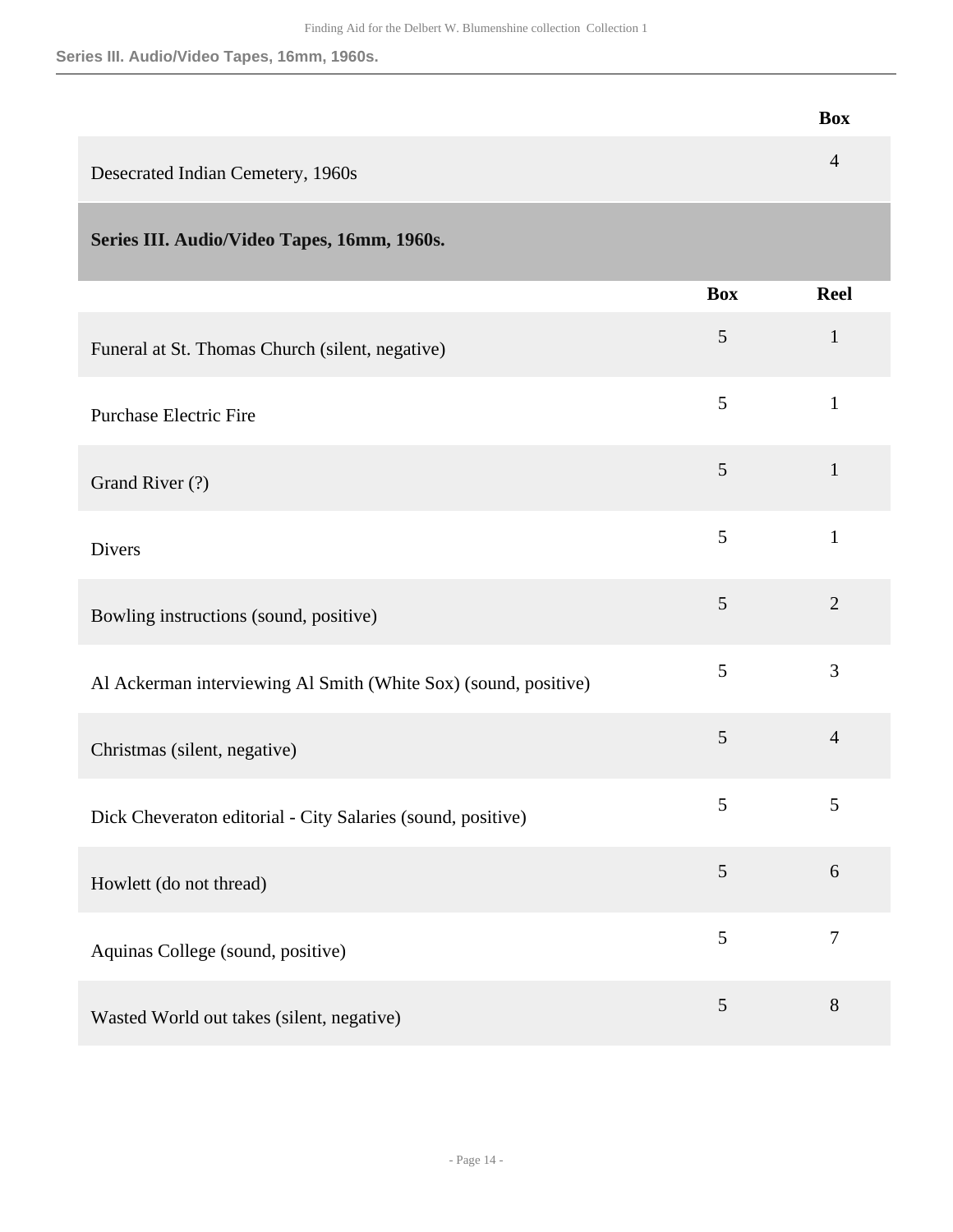**Series III. Audio/Video Tapes, 16mm, 1960s.**

| Airway Tubes for Resuscitation                                    | 5     | 9  |
|-------------------------------------------------------------------|-------|----|
| Maj. Genl. John Seaman                                            | 5     | 10 |
| Al Ackerman interviewing Jim Ravera (White Sox) (sound, positive) | 5     | 11 |
| Chrysler Motors-Highway safety (sound, positive)                  | 5     | 12 |
| Al Ackerman interviewing Early Wynn (White Sox) (sound, positive) | 5     | 13 |
| American Legion demonstration (silent, positive)                  | 5     | 14 |
| Fabricare Dry Cleaning ads (silent, negative)                     | 5     | 15 |
| City official talking about census (sound, negative)              | 5     | 16 |
| Al Ackerman at teletype (silent, negative)                        | 5     | 17 |
| Old Car Show at Civic (silent, negative)                          | 5     | 18 |
| Optical                                                           | 5     | 19 |
| Wasted World out-takes (silent, negative)                         | 5     | 20 |
| Ford Motor Corp promotional, 1963 (sound, positive)               | 6     | 21 |
| Alexander Scale Models interview (sound, positive)                | $6\,$ | 22 |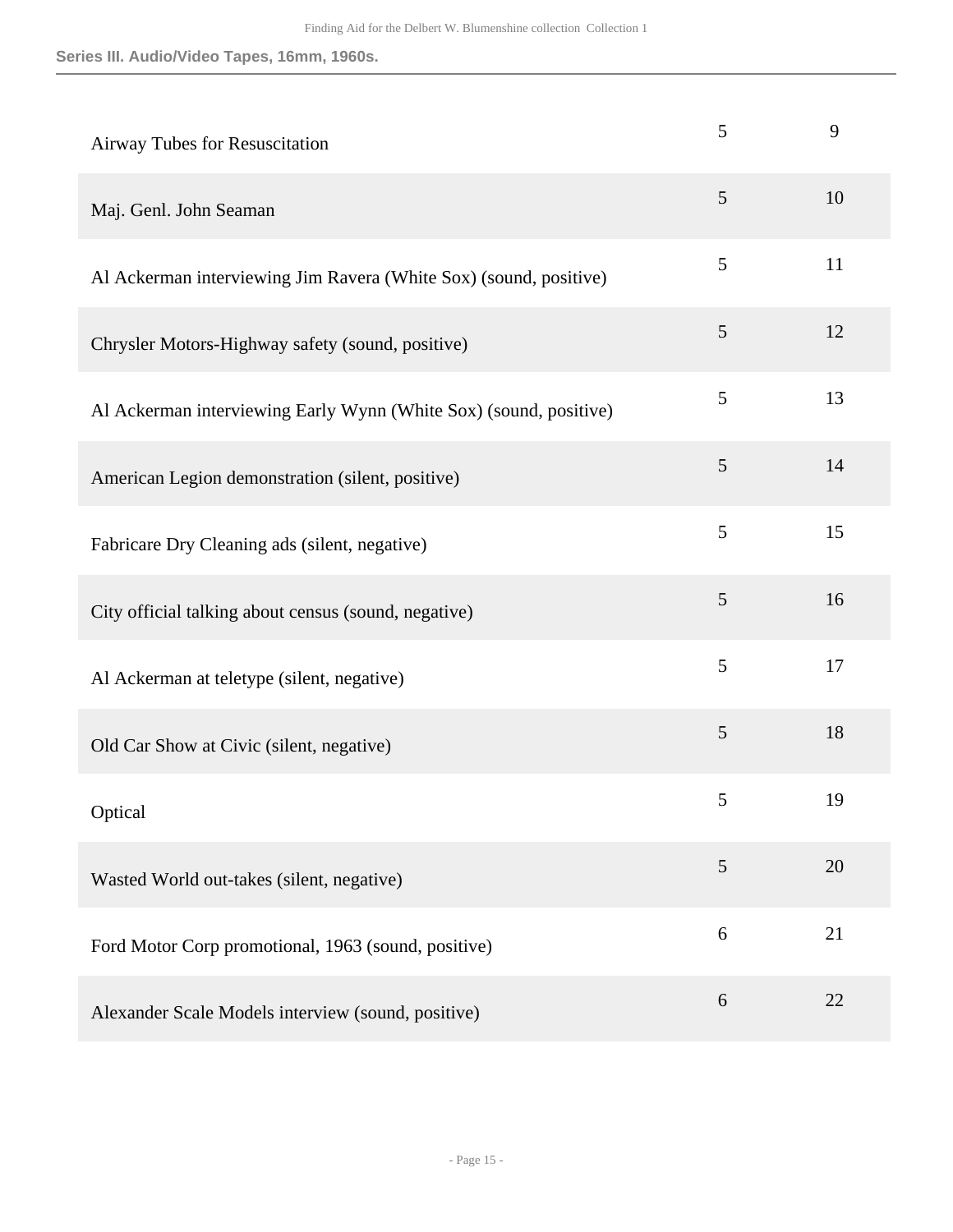**Series III. Audio/Video Tapes, 16mm, 1960s.**

| City Products Ice Plant suit                                                         | 6                | 22 |
|--------------------------------------------------------------------------------------|------------------|----|
| Luncheon at Pantlind, 1963 (sound, positive)                                         | 6                | 23 |
| Lumbering, Mt. Hood (sound, positive)                                                | 6                | 24 |
| Sen. Symington on Defense Spending (sound, positive)                                 | 6                | 25 |
| Athletes exercising (silent, negative)                                               | 6                | 26 |
| Voigt Milling (silent, negative, on core)                                            | $6\,$            | 27 |
| <b>Grand River</b>                                                                   | 6                | 27 |
| Circus                                                                               | 6                | 27 |
| <b>Buck Barry</b>                                                                    | 6                | 27 |
| Artist from Bitely, MI (silent, positive)                                            | $6\,$            | 28 |
| Del Blumenshine interviewing Bon Sullivan on "Bob Sullivan<br>Day" (sound, negative) | 6                | 29 |
| Peabody Award banquet (sound, positive)                                              | $6\,$            | 30 |
| Chicago Fire fighters (silent, positive)                                             | $\boldsymbol{6}$ | 31 |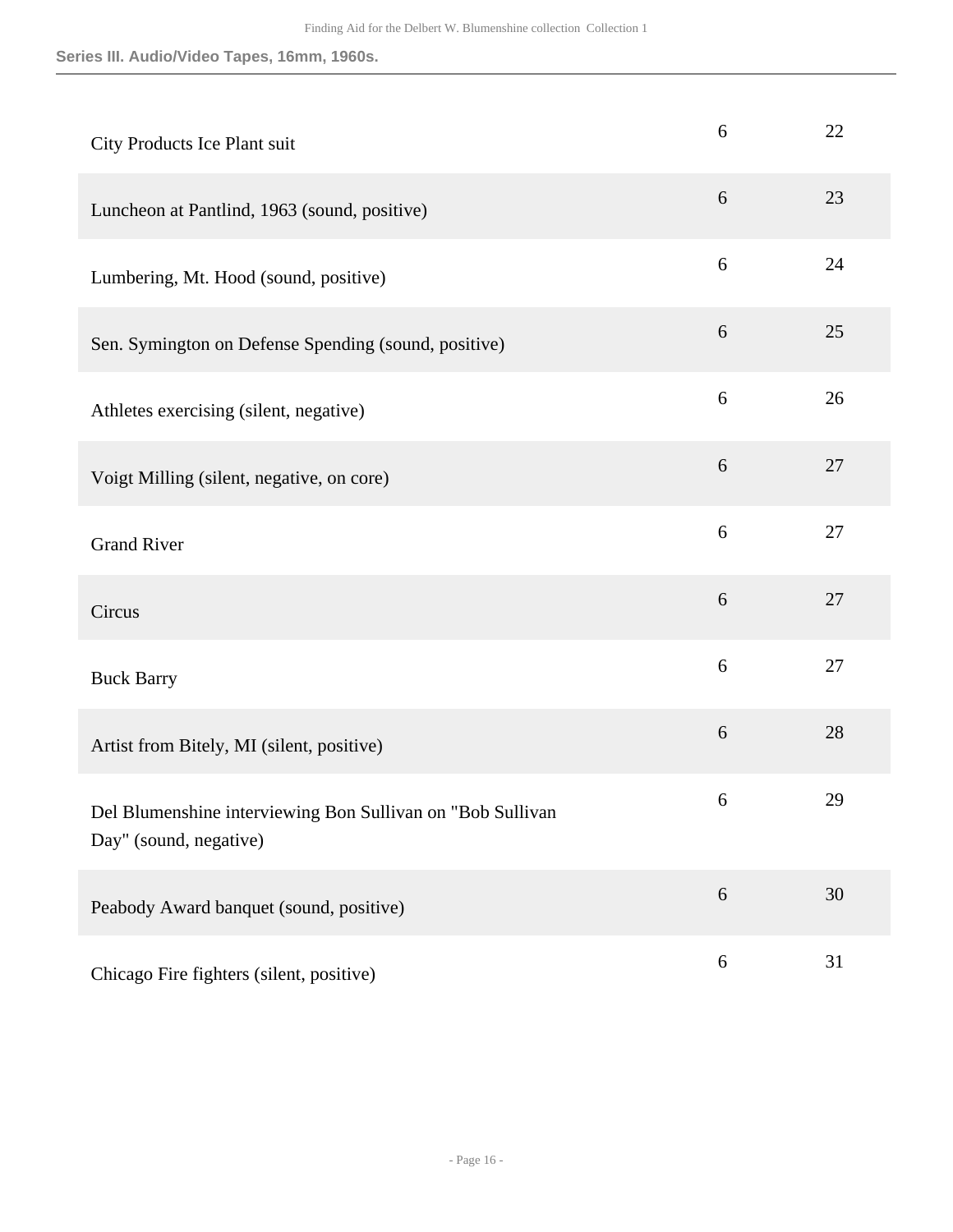**Series IV. Audio Tapes, 1960s.**

<span id="page-16-0"></span>

| Car Show (silent, positive)                                 | 6                | 32       |
|-------------------------------------------------------------|------------------|----------|
| Demonstration on the ecology, (silent, positive)            | 6                | 33       |
| Monkey promotion (sound, positive)                          | 7                | 34       |
| Ionia Progress, 1961 (silent, negative)                     | 7                | 35       |
| Cadillac Car promo (silent, positive)                       | 7                | 36       |
| Railroads, 1961 (silent, positive)                          | $\overline{7}$   | 37       |
| World Water Skiing Tournament, 1961 (silent, positive)      | 7                | 38       |
| Indianapolis 500 promo, 1961 (sound, positive)              | 7                | 39       |
| Ford Camping station wagon (sound, positive, do not thread) | $\tau$           | 40       |
| Grand Rapids Christian schools (silent, positive)           | $\boldsymbol{7}$ | 41       |
| Opening of Charlotte Speedway (on core)                     | 7                | 42       |
| Bowling (sound, positive)                                   | $\overline{7}$   | $43 - 7$ |
| on cores, titles and status unknown                         | 7                | 48-9     |
| Series IV. Audio Tapes, 1960s.                              |                  |          |